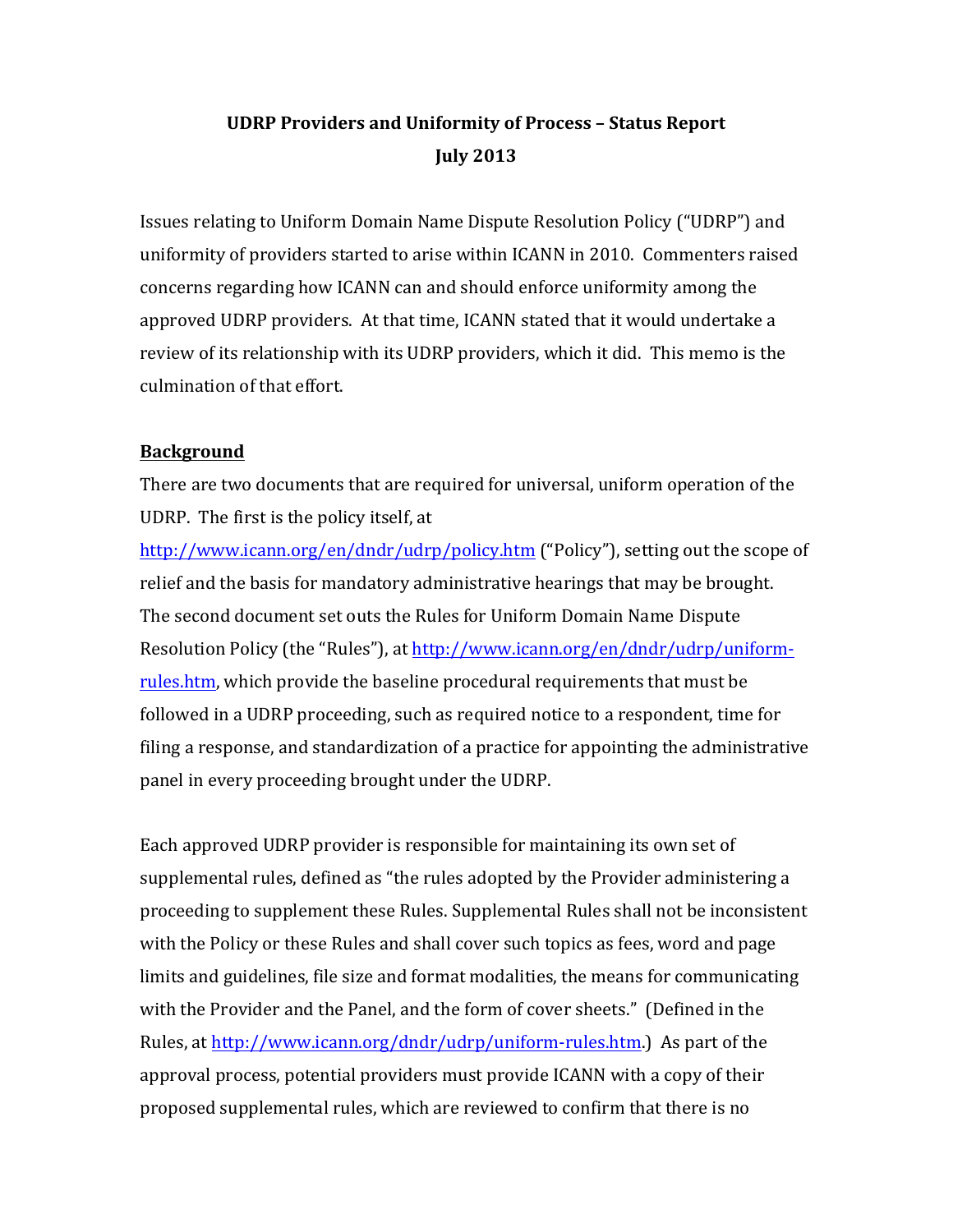conflict with the Rules and the Policy, and also to confirm that the potential provider has an understanding of the policy.

#### **Contracting with UDRP Providers**

One of the most common requests that ICANN has received regarding UDRP providers is to implement a contract across providers that will require uniformity in proceedings. ICANN has carefully considered whether the introduction of contracts is feasible or useful in the scope of UDRP proceedings, and has determined that contracts would be a cumbersome tool to assert to reach the same outcome that exists today. Just as UDRP providers are approved by ICANN, ICANN can always revoke its approval if a provider is found to no longer meet the standards that supported its approval. For example, if a UDRP provider is found to be acting in violation of the UDRP, or if the provider has Supplemental Rules that are in conflict with the UDRP and the Rules, and the UDRP provider failed to remedy that conflict, there is nothing in either of those situations that precludes ICANN from revoking approval. Imposing a contractual relationship could actually make it more difficult for ICANN to take corrective action. Here, the UDRP and the Rules set forth all of the expected actions of the UDRP provider; a contract would only be repetitive in this case.

Although some have argued otherwise, the situation with the UDRP is different from the Uniform Rapid Suspension System (URS) that has been established for the New gTLD Program. Unlike the UDRP, the URS is not based on a policy. ICANN has used Memoranda of Understanding to govern the relationship with each of the selected URS providers, in which each of the URS providers agree to implement the URS services in accordance with the procedures laid out in the Applicant Guidebook, as they might be amended from time to time. The URS providers also agree to maintain supplemental rules that "may not contravene or be inconsistent with the URS Procedure or URS Rules." (See http://newgtlds.icann.org/en/applicants/urs for more information on URS providers.) These are the *same requirements* that UDRP providers are subject to, without a contractual relationship.

2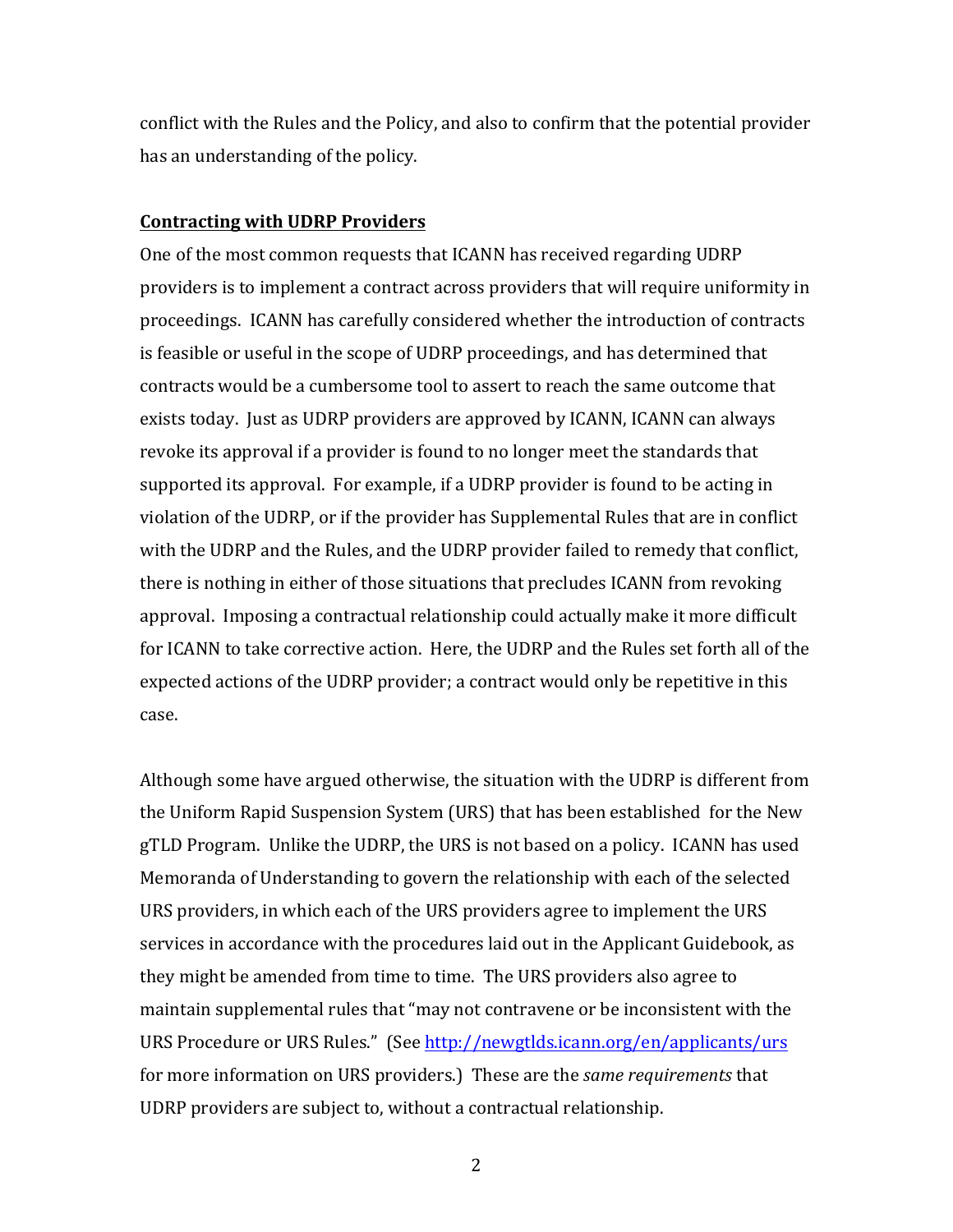#### **Forum Shopping and Provider Concerns**

A frequent concerns raised regarding UDRP providers is the potential for "forum shopping," or that UDRP complainants will seek out providers that they believe will provide a better result. The provision of contracts, however, will not stop complainants from filing UDRP disputes with their preferred providers. In fact, one of the expected benefits of the diversity of UDRP providers is to provide further choice to all who may invoke the UDRP, including issues of geography and language. UDRP providers are expected to perform to the standards set forth in the UDRP. So long as those standards are used, and the provider is adhering to the UDRP, the choice is appropriate to leave to a complainant as to which UDRP provider it wishes to use.

Many of the concerns raised about the uniformity of UDRP providers are based on the premise that there are UDRP providers today that act outside of the UDRP. However, the few reports or complaints that ICANN has received regarding existing UDRP providers have not evidenced behavior that would require ICANN to consider whether there was a need to revoke its approval. Of course, there is always the future possibility that an issue of non-compliance will arise that will require corrective action. In recognition of that potential, ICANN commits that substantiated reports of UDRP provider non-compliance with the UDRP or the Rules will be investigated. If the investigations uncover issues of UDRP provider noncompliance, ICANN will work with the affected UDRP provider to determine if the issue can be remedied. If the issue cannot be remedied, and the UDRP provider cannot – or refuses – to return to acting in conformity with the UDRP, ICANN will take action, which might include revocation of its approval of the UDRP provider, taking into account issues relating to the transferring or completion of pending matters before that provider.

3